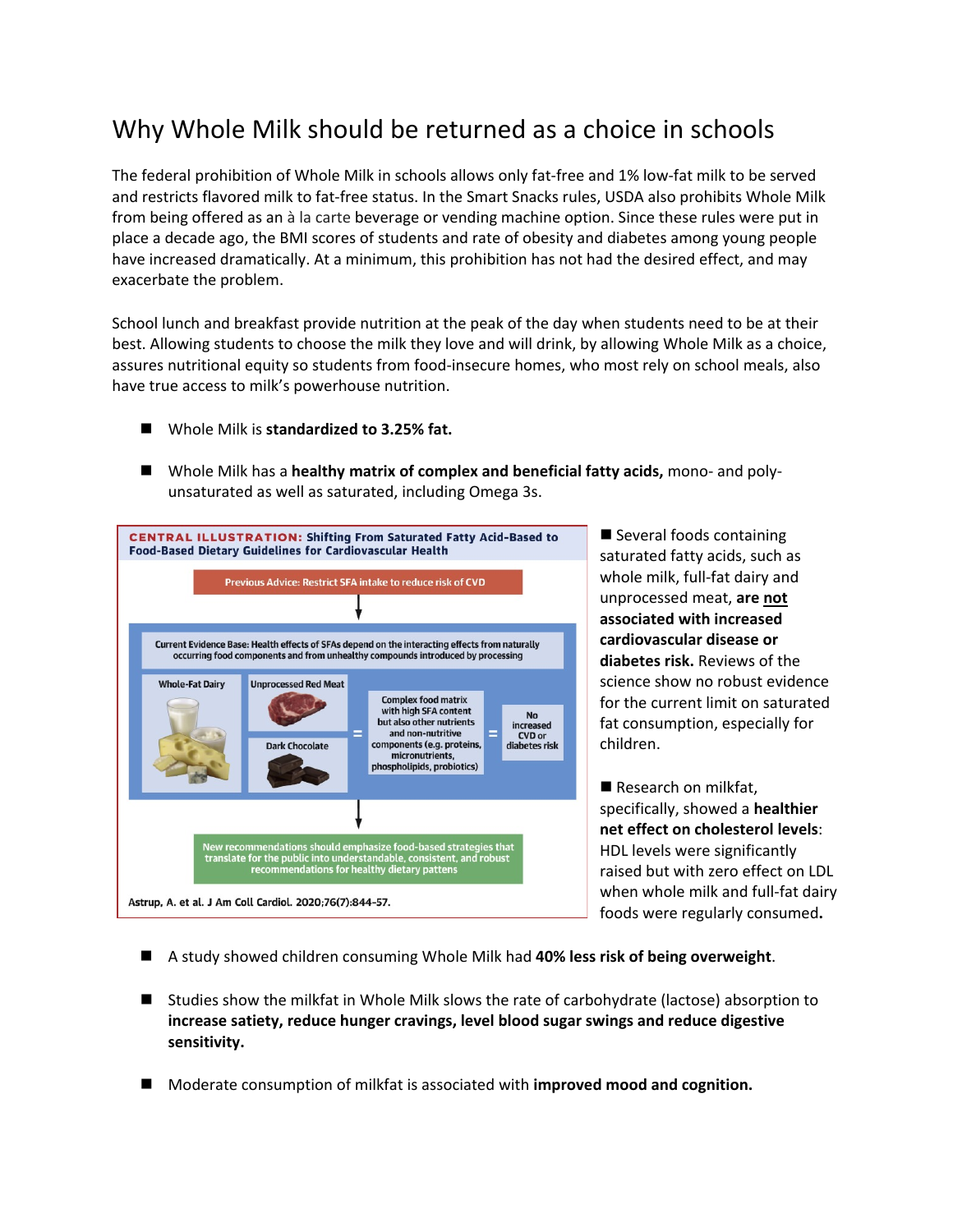- Whole Milk promotes **absorption of essential fat-soluble vitamins**, for example:
	- $\circ$  Vitamin D is a fat-soluble vitamin and a nutrient of concern. A recent Pediatric Review showed 61% of young people suffer from Vitamin D deficiency. A study published in the American Journal of Clinical Nutrition showed children drinking Whole Milk **absorbed three times the Vit. D** as those drinking low-fat (1%) milk. Another study showed children drinking non-cow-milk, even with added Vit. D, were deficient in Vit. D status compared with children drinking cow's milk.
	- o Vitamin A and K are also fat-soluble nutrients of concern found in milkfat. Whole Milk is a natural significant source of Vit. A that is more absorbable and environmentallyfriendly compared with the Vitamin A Palmitate that must be added to fat-free and lowfat milk in order to list it on the label.
- **Students prefer the taste of Whole Milk and therefore consume it.** A Pennsylvania middle / high school did a 2019-20 school year trial for grades 7 through 12, which could be a template for more milk choice trials. It showed that something as simple as offering a choice of milkfat options, including Whole Milk, within school meals can significantly change the amount of milk chosen, consumed, and NOT discarded:
	- o Students showed a 3 to 1 preference for Whole Milk vs. low-fat milk
	- o 50% increase in milk consumption
	- o 65% of students in the survey said they chose milk more often
	- $\circ$  95% reduction in the volume of discarded milk (fewer students threw away milk)
- When students can choose the milk they love, they **benefit from 13 essential nutrients, including nutrients of concern** like Calcium, Vitamins A, D, B12, B5, B6, Potassium, Riboflavin, Phosphorus, Niacin, Thiamin, Zinc, Magnesium. Recent data show 40% of kids 3 to 11 do not get enough calcium, 50% do not get enough potassium and 80% do not get enough Vit. D. Whole milk delivers all three in a package students prefer, and the fat content improves absorption.
- There are a total of 21 minerals and 13 vitamins in milk, as well as 8 grams of power protein -**high-quality complete protein** containing all 9 amino acid building blocks for health. This nutrition powerhouse is only realized if students like and consume it.
- **For immune system support,** Vitamin D and protein amino acids found in milk have been highlighted. The milkfat in Whole Milk helps with absorption and preference so children get these immune-supporting essentials.
- Whole Milk choice within school meals is **beneficial for concerns about the health of growing bones** as the medical community cites increased fractures and scoliosis. The fat makes the milk taste better and aids in absorption of Vit. D needed with the Calcium for growing bones.
- While there are more calories in 8 ounces of Whole Milk than 8 ounces of fat-free milk, those **calories are not empty**, and the milkfat calories provide satiety, which is important for maintaining a healthy weight.
- When the fat is kept in the flavored milk, **less sugar is added**! That's a big win too!